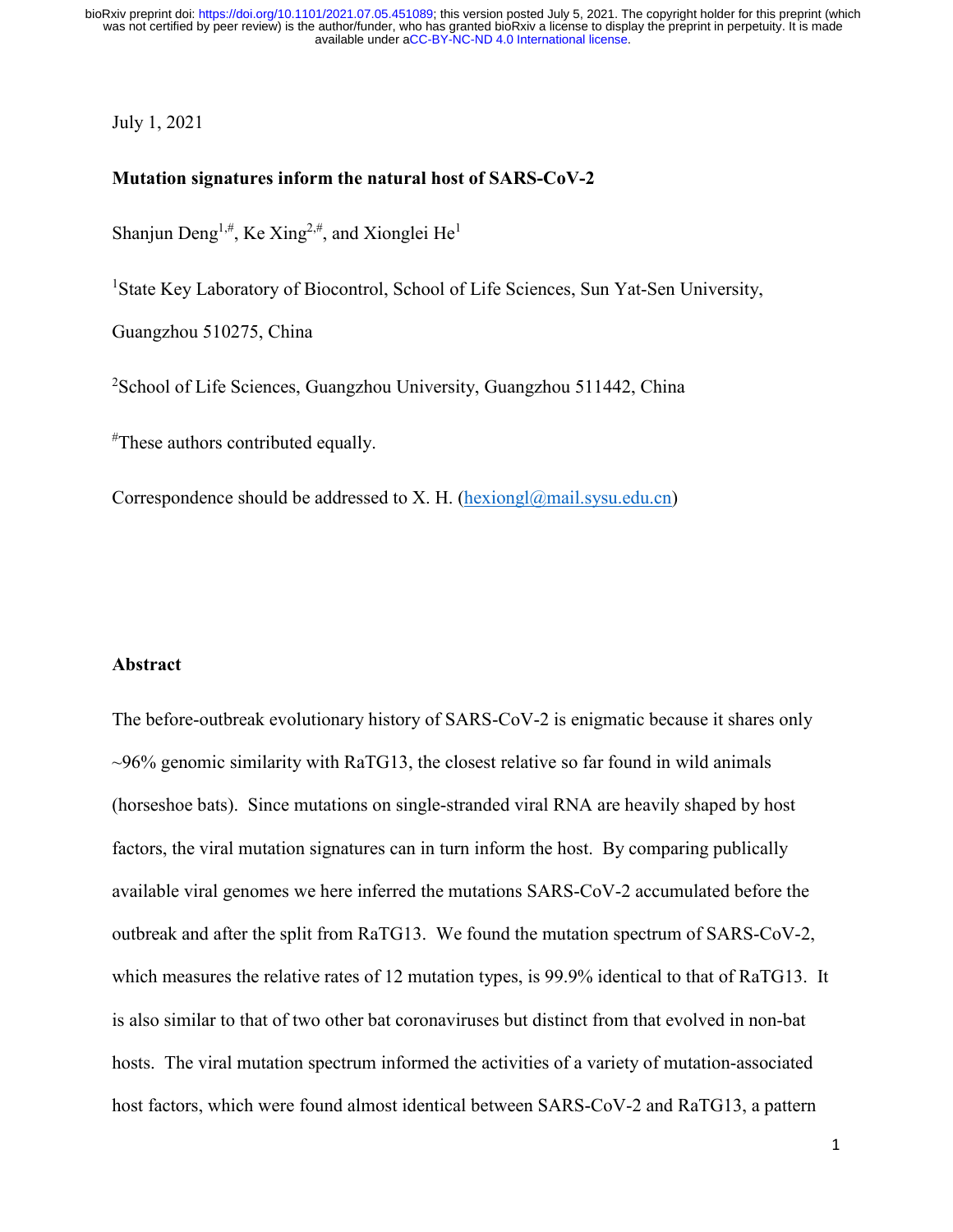difficult to create in laboratory. All the findings are robust after replacing RaTG13 with RshSTT182, another coronavirus found in horseshoe bats with ~93% similarity to SARS-CoV-2. Our analyses suggest SARS-CoV-2 shared almost the same host environment with RaTG13 and RshSTT182 before the outbreak.

## **Introduction**

Darwin's evolutionary theory has been challenged ever since it was proposed by the unavailability of some key intermediates between extant species<sup>1</sup>. Importantly, the growing understanding of life in the past one and half century, particularly since the time of molecular biology, provided indisputable intermediate-free supports to Darwin's theory. When we examine the genomes of current human and, say, chimpanzee, mouse, fish and fly, it's clear that the delicate principles operating in the non-human species apply to humans as well. There is simply no need to call for a special creator or designer to explain the origin of human beings.

Today we are facing a similar scenario Darwin used to face. The debate on the natural or unnatural origin of SARS-CoV-2, the causative virus of COVID-19, has existed since the beginning of the outbreak<sup>2</sup> and surged lately<sup>3,4</sup>. One of the main reasons is that RaTG13, the closest relative so far found5 (in horseshoe bats *Rhinolophus affinis*), has only ~96% nucleotide similarities to SARS-CoV-2 (with ~1,200 nucleotide differences). The situation is distinct from the two previous coronavirus outbreaks happened this century (SARS at 2003 and MERS at 2012); in both cases, a closely related virus with over 99% nucleotide similarities to the causative virus was found in wild animals shortly after the start of each outbreak<sup>6,7</sup>. The missing intermediates between RaTG13 and SARS-CoV-2 prevent a better understanding of the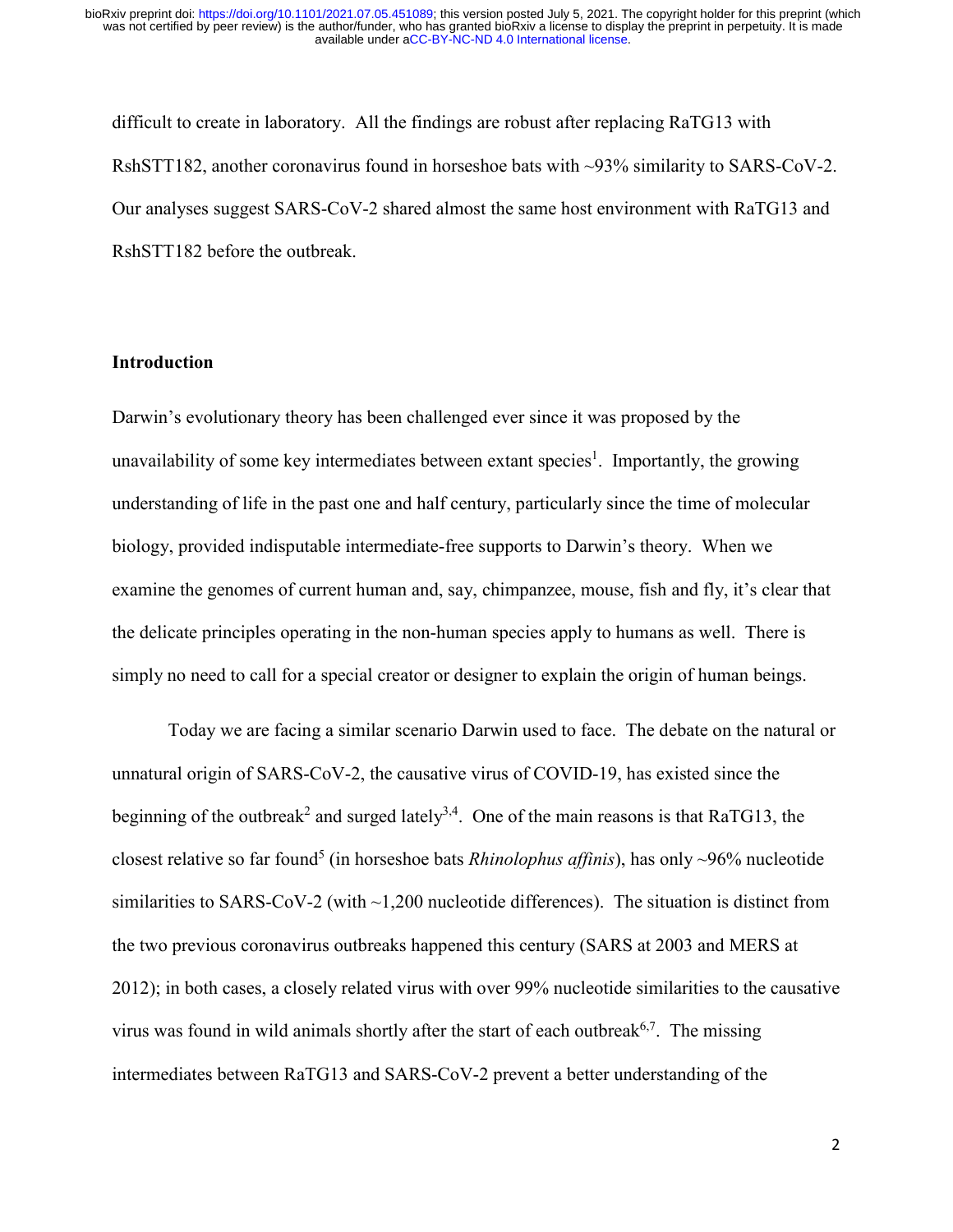spillover. Fortunately, the signatures left on the available viral genomes would inform the before-outbreak history of SARS-CoV-2.

SARS-CoV-2 belongs to the Betacoronavirus genus, with a single-stranded positivesense RNA genome of  $\sim$ 30 thousand nucleotides<sup>8</sup>. There are 12 types of substitution mutations on the viral genome: C>U, C>A, C>G, G>U, G>A, G>C, A>U, A>G, A>C, U>A, U>G, and U SC. The genome-wide mutation spectrum, which measures the relative rates of the 12 mutation types, comprises a set of summary statistics with little functional relevance. More importantly, the viral mutation spectrum is expected to be heavily shaped by host factors<sup>9</sup>. For example, the large number of RNA-binding proteins in mammalian cells would necessarily interact with the single-stranded RNA genome<sup>10</sup>, which is critical for preventing the hydrolytic deamination of cytosines (leading to C>U) and the reactive oxygen species (ROS) induced oxidation of guanines (leading to  $G > U$ )<sup>11</sup>. Also, the two key RNA editing protein families,  $ADAR<sup>12</sup>$  (adenosine deaminase acting on RNA) and APOBEC<sup>13</sup>

(apolipoprotein B mRNA editing enzyme catalytic polypeptide-like), would cause A>G and C>U mutations, respectively. In addition, when the host immunity failed to prevent high virion production, the cellular supply of dATP, dUTP, dCTP, and dGTP would modulate the viral mutations during genome replication<sup>14</sup>. The activities of the host factors often vary substantially among different species or even among different tissues of the same species<sup>15</sup>, and their interplay would be even more complex. Hence, the viral mutation spectrum as a 12-dimension signature vector would be a powerful tool for tracking the hosts.

## **Results**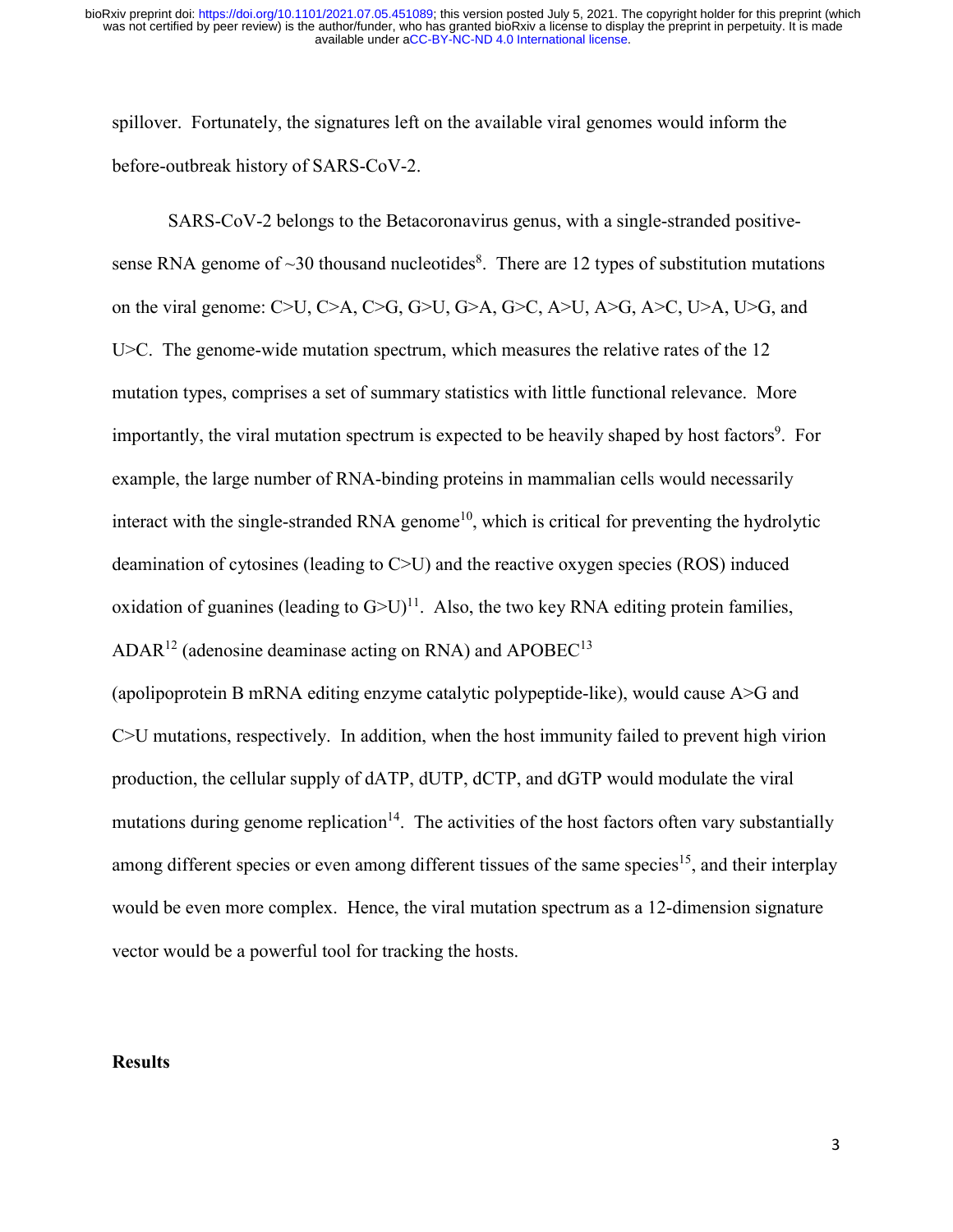### **Evolution of mutation spectrum in the SARS-CoV-2 lineage**

We included SARS-CoV-2 and six related viruses in the analysis (Fig. 1a). The six related viruses were chosen because they are evolutionarily close enough for reliable mutation inferences while distant enough for observing plenty of mutations. At least three different hosts, bat, pangolin and human, are involved, highlighting a complex host history of this viral lineage<sup>16,17</sup>. Two separate phylogenetic trees were constructed to avoid the phylogeny confusions caused by recombination (Fig. S1), which results in different genealogical histories at different genomic regions in the ancestor of Bat-Cov-ZXC21 and Bat-Cov-ZC45 (both found in horseshoe bats *Rhinolophus sinicus*18). The branch X, which represents the before-outbreak history of SARS-Cov-2, and the B1, which represents the history of RaTG13 after it split from SARS-Cov-2, are present in both phylogenetic trees. Using conventional molecular evolutionary methods<sup>11</sup>, we compared the viral genomes to infer the substitution mutations occurred on the evolutionary branches as marked in Fig. 1a (Methods). We considered only the third codon positions such that the obtained mutation spectra are less shaped by selection<sup>19</sup> (Fig. 1b and Table S1). Because the mutations on different evolutionary branches occurred independently, the derived mutation spectra of the branches are independent. To quantify the similarity between two mutation spectra we computed an identity score (i-score), which is the proportion of the total rate variation explained by the x=y dimension in a two-dimensional plot of the two spectra as in Fig. 1c (Methods). An i-score equal to 100% means the two mutation spectra are 100% identical.

The mutation spectra calculated separately in the two phylogenetic trees are nearly identical for the same branches (i-score =  $99.9\%$  for X versus X' and  $99.4\%$  for B1 versus B1'; Fig. S2), suggesting the results of the two trees comparable. There are three notable features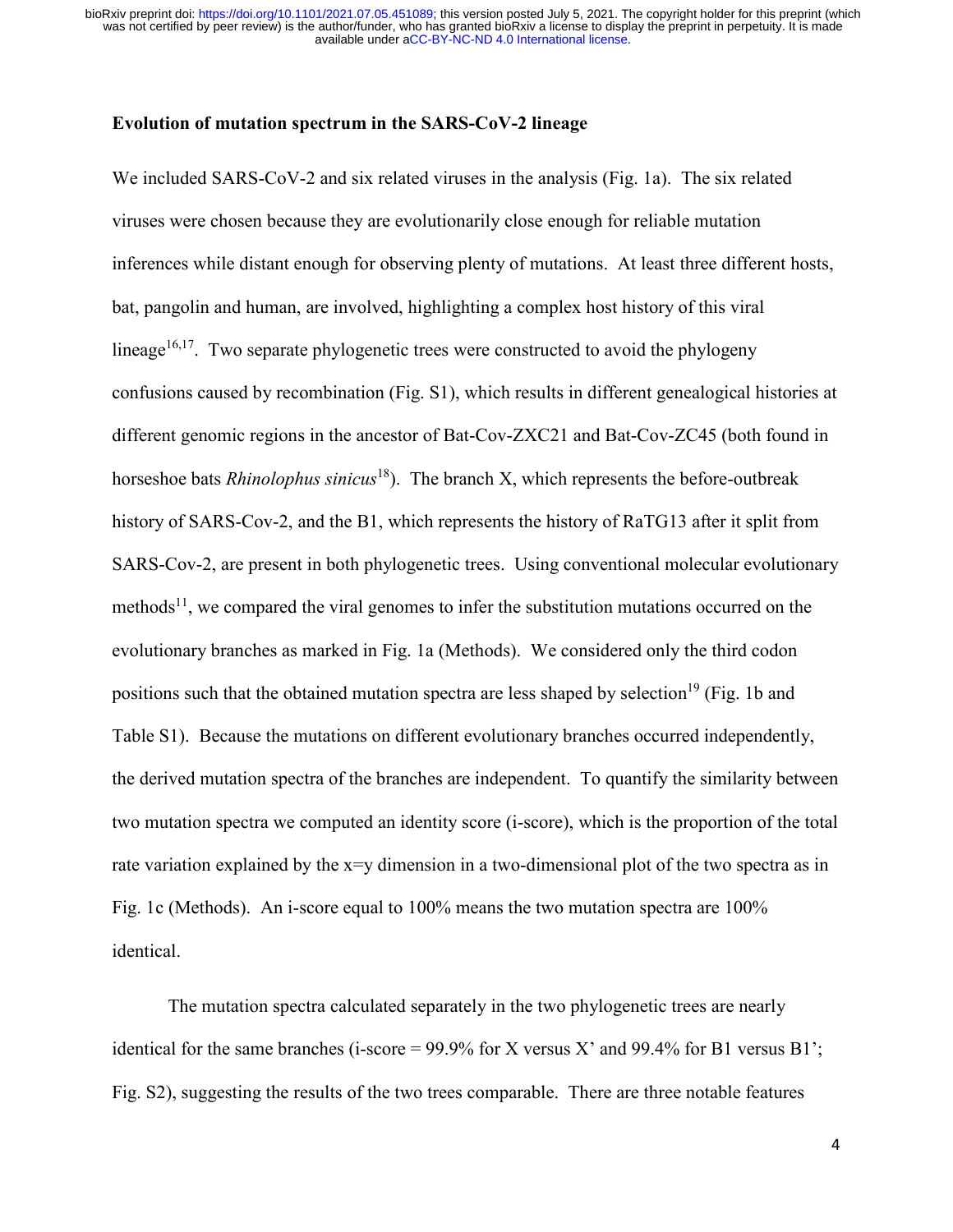regarding the obtained spectra (Fig. 1b-c). First, the branch X is nearly identical to B1, with an iscore  $= 99.9\%$ . Second, the branch X is distinct from the after-outbreak branch of SARS-CoV-2 (i.e, the Human branch), with an i-score = 83.9%. The obtained spectrum of the Human branch is consistent with a previous study<sup>9</sup>. Compared to branch X, the Human branch has a lot more G>U and C>U mutations, suggesting much stronger mutational pressures imposed by ROS and APOBEC family, respectively, to the SARS-CoV-2 genome in infected human cells. Meanwhile, the rates of A>G/U>C mutations reduce substantially, suggesting weaker activity of the ADAR family. Third, the branch X is in general highly similar to the branches with bats as the putative hosts (B1, B6 and B7) while less similar to the branches with non-bat hosts involved. These results, in particular, the 99.9% identify of X and B1, suggest SARS-CoV-2 not be artificially synthesized for gain-of-function research, because mutation spectrum is of little functional relevance and a synthesized genome is unlikely to show such a similar mutation spectrum to a naturally evolved viral genome (RaTG13). Notably, making comparably similar mutation spectra is doable by nature for close sister lineages like B6 and B7 (Fig. S2)

### **Host signatures inferred from viral mutations**

The viral mutations are caused by both replication errors and replication-independent lesions or editing. The former is mostly associated with the viral self-encoded replication-transcription complex (RTC) and the latter would be mostly explained by host factors<sup>20</sup> (Fig. 2a). The coronavirus positive-sense RNA genome is replicated first by forming a negative-sense RNA intermediate, which then serves as template for both transcription and replication<sup>8</sup>. The same replication errors occurred in producing negative-sense strand and in producing positive-sense strand would result in different mutation types. For example, the two steps for replicating a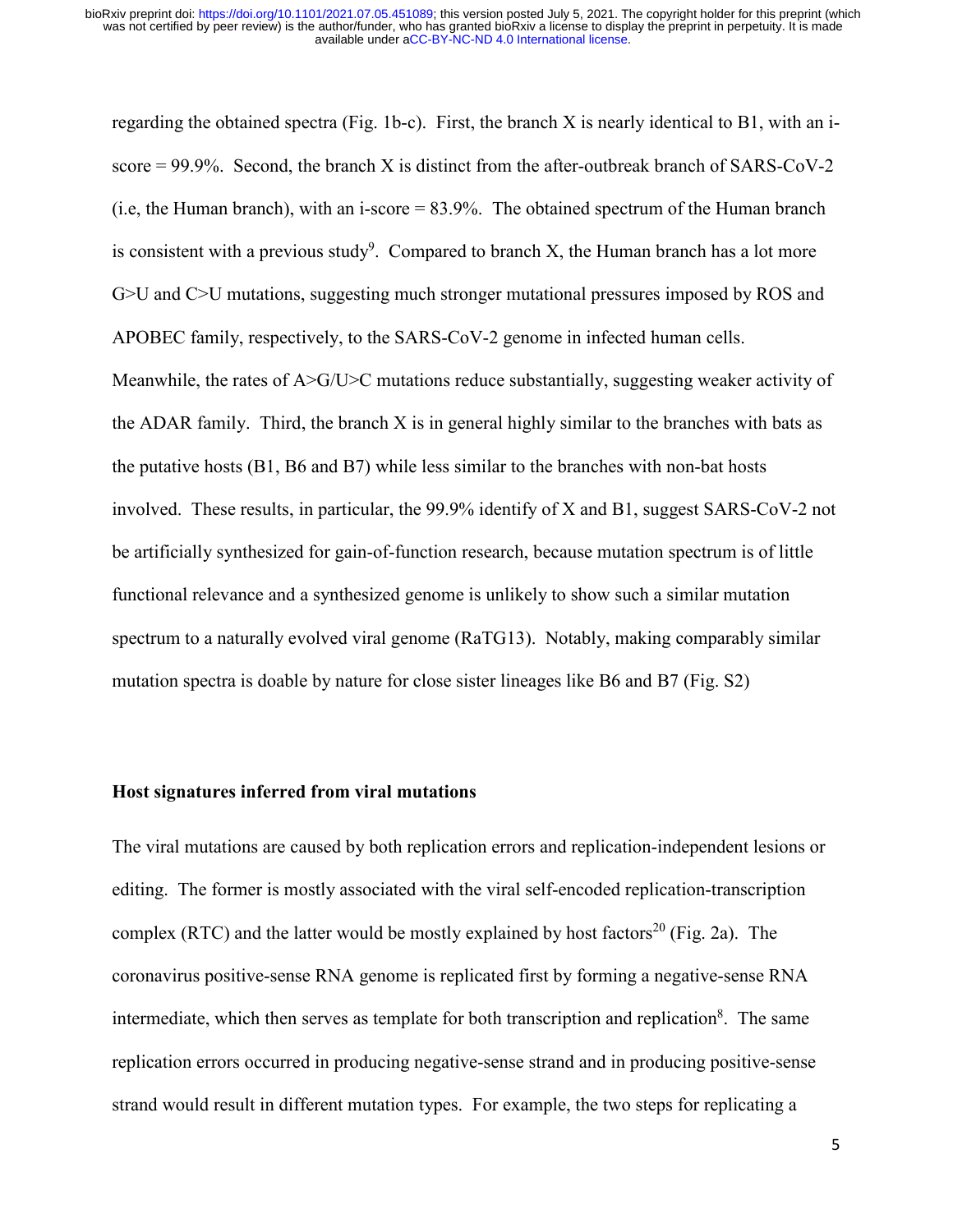nucleotide C (C-to-G followed by G-to-C) are the same, but in an opposite order, as the two steps of replicating a G (G-to-C followed by C-to-G). Then, the same replication error of, say, C-to-A, in the C-to-G step would cause a C $>U$  mutation in the replication of C but a G $\geq$ A mutation in the replication of G (Fig. 2a). Other types of replication errors have the same feature. As a result, the 12 mutation types would form six complementary pairs: C>A/G>U, C>U/G>A, C>G/G>C, A>U/U>A, A>C/U>G, and A>G/U>C; in each pair the two complementary mutation types would have the same rate if all mutations were due to replication errors. Hence, the different mutation rate observed in each complementary pair would be ascribed to replication-independent factors, which are associated in a large part with host. For example, the preferential binding of the host APOBEC family to the single-stranded positivesense RNA would lead to more C>U mutations than  $G$ >A mutations<sup>21</sup>. The host ADAR family would preferentially edit the negative-sense strand that are often in a double-stranded form, resulting in more U $\geq$ C mutations than A $\geq$ G mutations<sup>22</sup>. In addition, the damage effects of ROS primarily on single-stranded RNA would cause a higher rate of G>U mutations over C>A mutations<sup>23</sup>. The direction and magnitude of the rate difference in each complementary pair then constitute a signature of host factors, which informs the identity of hosts.

 To obtain the host signatures we calculated the rate difference in each complementary pair. The six host signatures (S1-S6), each corresponding to a complementary pair, are indeed informative (Fig. 2b). For example, S1, the rate of C>U minus the rate of G>A, ranges from 0.06 to 0.42 among the different evolutionary branches. This may represent the different activities of the APOBEC family in different hosts. S2, the rate of U $\geq$ C minus the rate of A $\geq$ G, ranges from -0.03 to 0.1. This is likely associated with the relative activity of the ADAR family. S3, the rate of G $>U$  minus the rate of C $\geq$ A, ranges from -0.03 to 0.23 and appeared unusually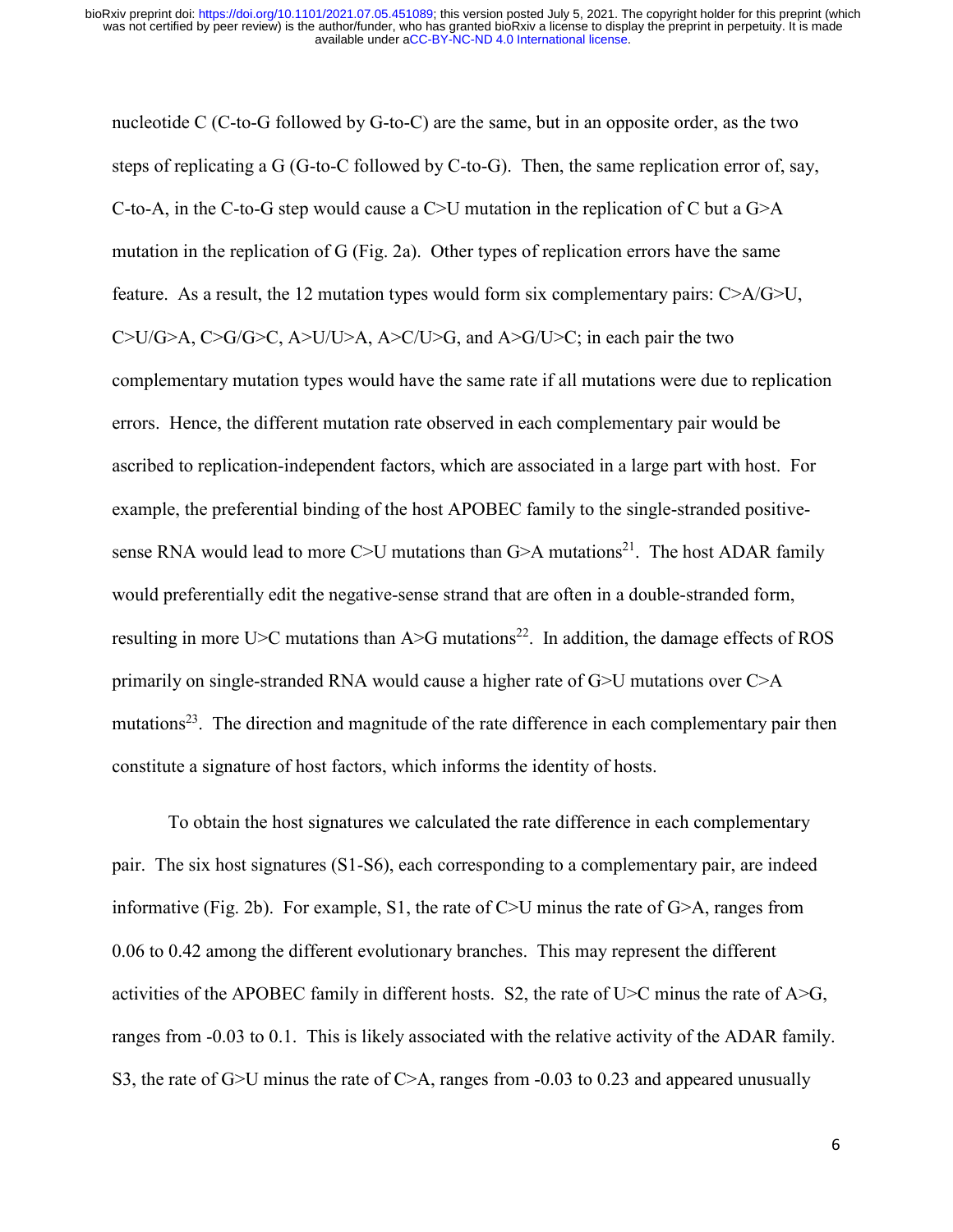strong in the Human branch. This could be related to ROS that may preferentially target the single-stranded positive-sense RNA and have a strong induction in the infected human cells. Notably, the mentioned genes/pathways are just putatively associated with the observed host signatures. We found branch X has nearly identical host signatures to B1, with an i-score  $=$ 99.5%, despite substantial deviations from the human or pangolin associated branches (Fig. 2c). A multidimensional scaling plot shows that X is almost perfectly overlapping with B1, close to B6 and B7, and distant from the other branches (Fig. 2d). These results suggest that SARS-CoV-2 shared almost the same host environment with RaTG13 before the outbreak.

To gauge the probability that an arbitrary cell culture condition in laboratory matches the natural host environment of RaTG13, we estimated the size of the space formed by the host signatures, each of which has an empirical range according to the nine branches presented in Fig. 2b. We considered S1, S2 and S3 because their empirical ranges are the largest and their associated genes/pathways (APOBEC, ADAR and ROS) appear independent. As shown in Fig. 2e, the probability of approaching, as closely as SARS-CoV-2, the host environment of RaTG13 is ~2.0%, if S1 and S2 are considered. The number would be 0.02% if S3 is also considered (Fig. 2f). The estimations are conservative because the other three signatures (S4-S6) were not considered and also the real ranges of the signatures would be larger than the empirical ranges based on the nine evolutionary branches. We cautioned that the calculations assumed the associated gene/pathway activities are uniformly distributed within the empirical ranges. Nevertheless, the results are helpful for thinking of the likelihood that an arbitrary cell culture condition set in laboratory happens to duplicate a defined natural host environment.

### **Robust signals after replacing RaTG13 with RshSTT182**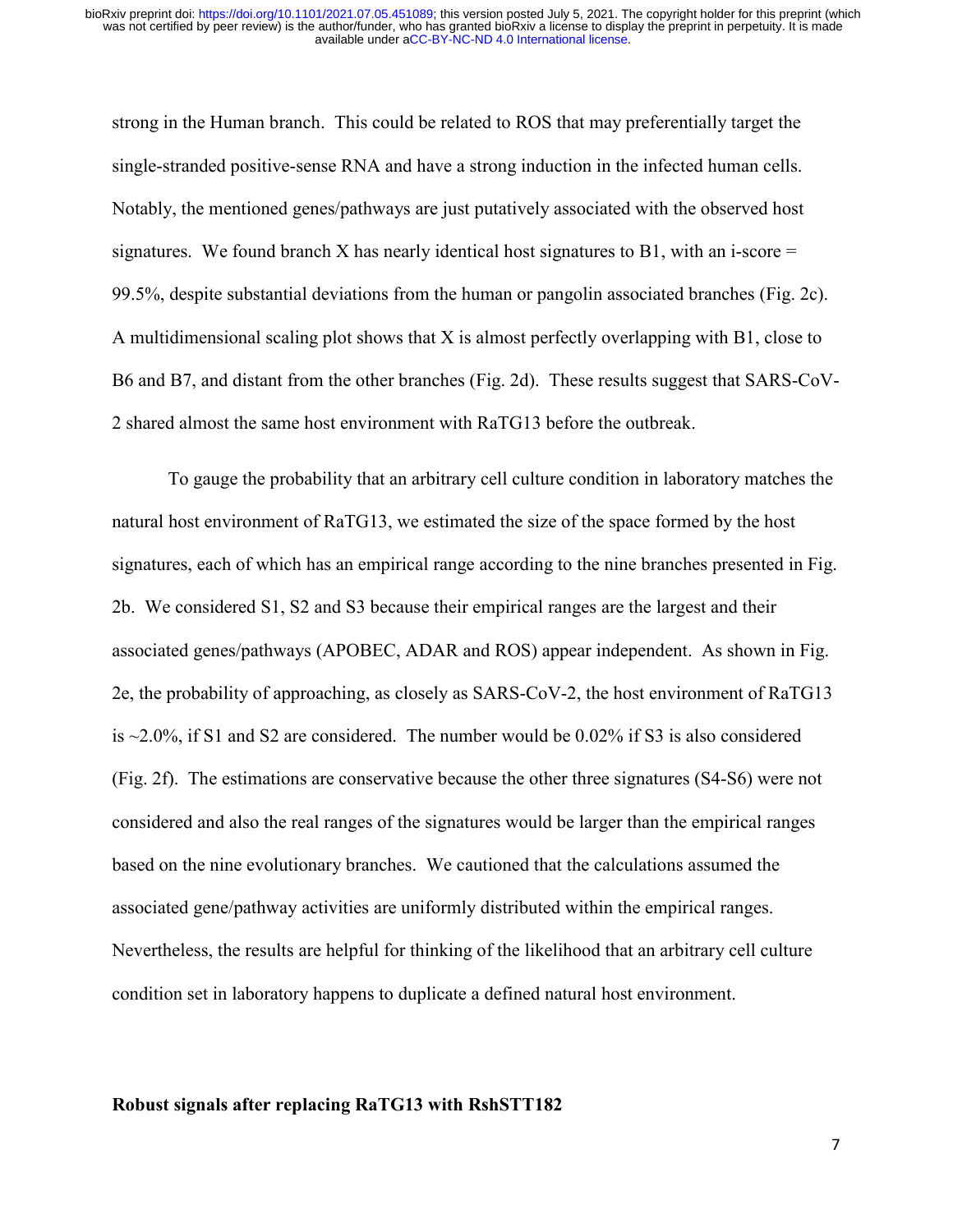Because there are concerns on the quality of the assembled genome of  $RaTG13^{24}$ , we reproduced the above analyses after replacing RaTG13 with another bat coronavirus RshSTT182. RshSTT182 was isolated from Shamel's horseshoe bats (*Rhinolophus shameli*), being the first close relative of SARS-CoV-2 found in Southeast Asia (Cambodia) and with 92.6% genomic identity to SARS-CoV- $2^{25}$ . The whole-genome phylogeny of the involved viruses is  $(((SARS - SAS))$ CoV-2, RaTG13), RshSTT182), Pangolin-CoV-GD), Pangolin-CoV-GX), Rc-o319). Hence, replacing RaTG13 with RshSTT182 would affect mainly the branches X, B1, and B2 in our analyses. Using the same procedure we obtained the mutation spectra and derived the host signatures for each of the evolutionary branches. The findings remain qualitatively the same (Fig. S3-S4 and Table S2). In brief, the mutation spectrum of SARS-CoV-2 is 99.3% identical to that of RshSTT182 (99.9% in the case of RaTG13). The slight reduction of the similarity may reflect the fact that the host of RaTG13 is *Rhinolophus affinis* but the host of RshSTT181 is another horseshoe bat species *Rhinolophus shameli*. Taken together, our analyses suggest the host environment of SARS-CoV-2 before the outbreak be fully compatible with horseshoe bats.

## **Discussion**

It should be emphasized that this study is to address the evolution of the SARS-CoV-2 genome but nothing else. Using mutational signatures inferred from the available viral genomes we probed the evolutionary time window (branch X) SARS-CoV-2 spent before the outbreak and after the split from bat coronavirus RaTG13. The missing intermediates within this time window that presumably spans a few tens of years<sup>26</sup> prevents a better understanding of the spillover. Our analyses based on public data provide compelling evidence that during this time window SARS-CoV-2 evolved in a host environment highly similar, if not identical, to RaTG13. The host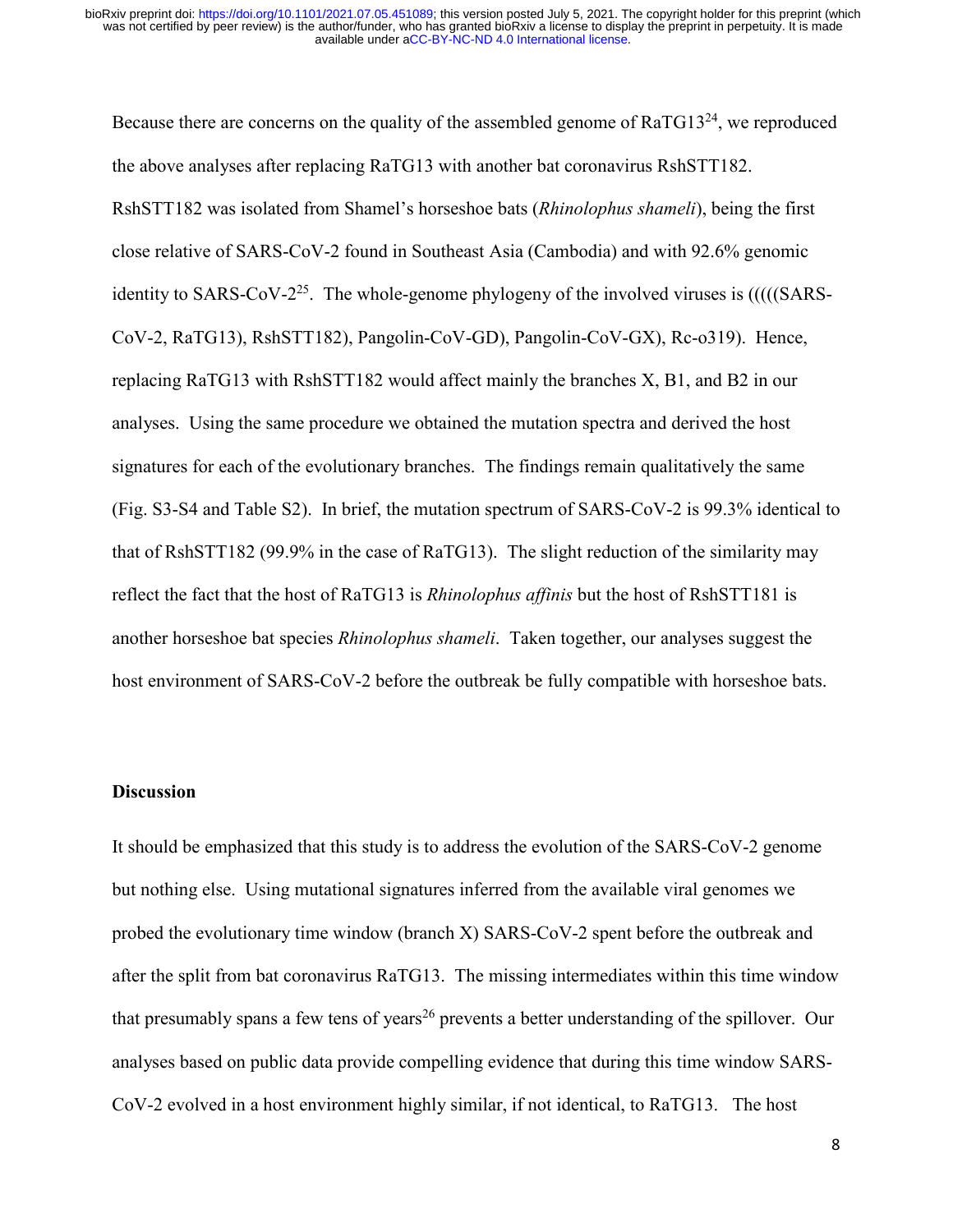environment is also similar to that of the three bat coronaviruses RshSTT182, ZXC21 and ZC45, and difficult to duplicate by an arbitrary cell culture condition set in laboratory. One may argue that, while the branch  $X$  as a whole is compatible with natural laws, it may not be at a few key sites. Such an argument presumes that there are intermediates with over 99% similarity to SARS-CoV-2 to be found in nature. Notably, claiming such natural intermediates would leave little room for speculations, as in the cases of  $SARS^6$  and  $MERS^7$ . The mission of the scientific community is then to find them in nature to better understand the spillover.

### **Methods**

### **Genomic Data**

The SARS-CoV-2 related bat and pangolin coronavirus genomic sequences were obtained from NCBI GenBank (https://www.ncbi.nlm.nih.gov/genbank). For genomes without accurate annotations of ORFs, we re-annotated these genomes with CDSs annotated in SARS-CoV-2 by Exonerate2 (–model protein2genome: bestfit –score 5 -g y)<sup>27</sup>. The complete genomic sequences and metadata of SARS-CoV-2 were retrieved from Global Initiative on Sharing All Influenza Data (GISAID; https://www.gisaid.org/; accessed on 19 March 2021)<sup>28</sup>. Gap-containing genomes in examined regions were removed, and only genomes from Dec. 2019 to Dec. 2020 were chosen for analysis. All available genomes submitted to GISAID from Dec. 2019 to Feb. 2020 were included, and, among the too many submitted genomes from Mar. to Dec. 2020, 2,000 genomes were randomly selected for each month. Finally, a total of 214,32 SARS-CoV-2 genomes were included. Following GISAID we used SARS-CoV-2 WIV04 (EPI\_ISL\_402124)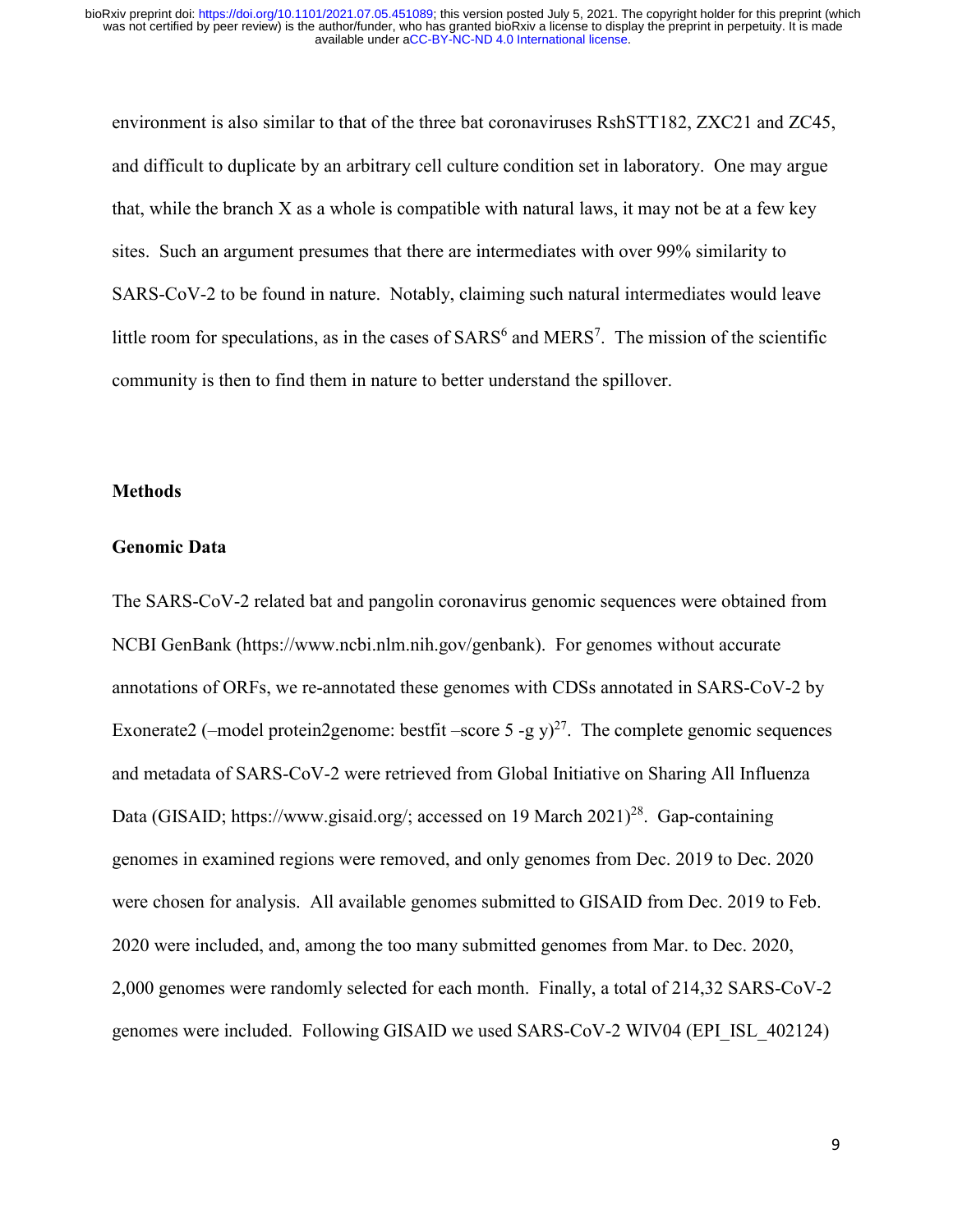as the reference genome. The detailed information of SARS-CoV-2 and the related coronaviruses included in this analysis is summarized in Supplementary Dataset I.

### **Phylogenetic analysis and mutation spectra calculation**

The codon alignments of ORFs were performed based on amino acid sequences translated by Translator $X^{29}$  and MAFFT v7.471<sup>30</sup>, and further concatenated by AMAS<sup>31</sup> and refined with visual check. Only ORFs with consistent annotations in the examined viruses were included. Maximum likelihood phylogenetic analysis based on the whole coding regions was conducted by using IQ-TREE v2.0.3<sup>32</sup> with GTR+FO+R10 substitution model and 1,000 bootstrap replicates. The ancestral sequences of the internal nodes were inferred in IQ-TREE with an *-asr* parameter, and mutations on each branch were derived by comparing the ancestral sequence to the descendant sequence. To avoid the confounding effects of potential recombination and convergent evolution, the region covering the receptor binding domain and the furin-like cleavage site  $(319<sup>th</sup>-770<sup>th</sup>$  codons) of the spike protein was removed from the analysis. Only the third codon positions were considered in calculation of the mutation spectra. The aligned sequences can be found in Supplementary Dataset II-V.

To obtain the after-outbreak mutations of SARS-CoV-2, 59 separate main clades each containing more than 100 sequences and supported by a bootstrap value >90 were selected from the phylogenic tree. Mutations were inferred by comparing each individual sequences to the corresponding common ancestral sequences of each clade, respectively. To avoid redundancy, recurrent mutations within a clade were counted once. Then, the 59 clade-specific ancestral sequences were compared to the earliest common ancestral sequence of SARS-CoV-2.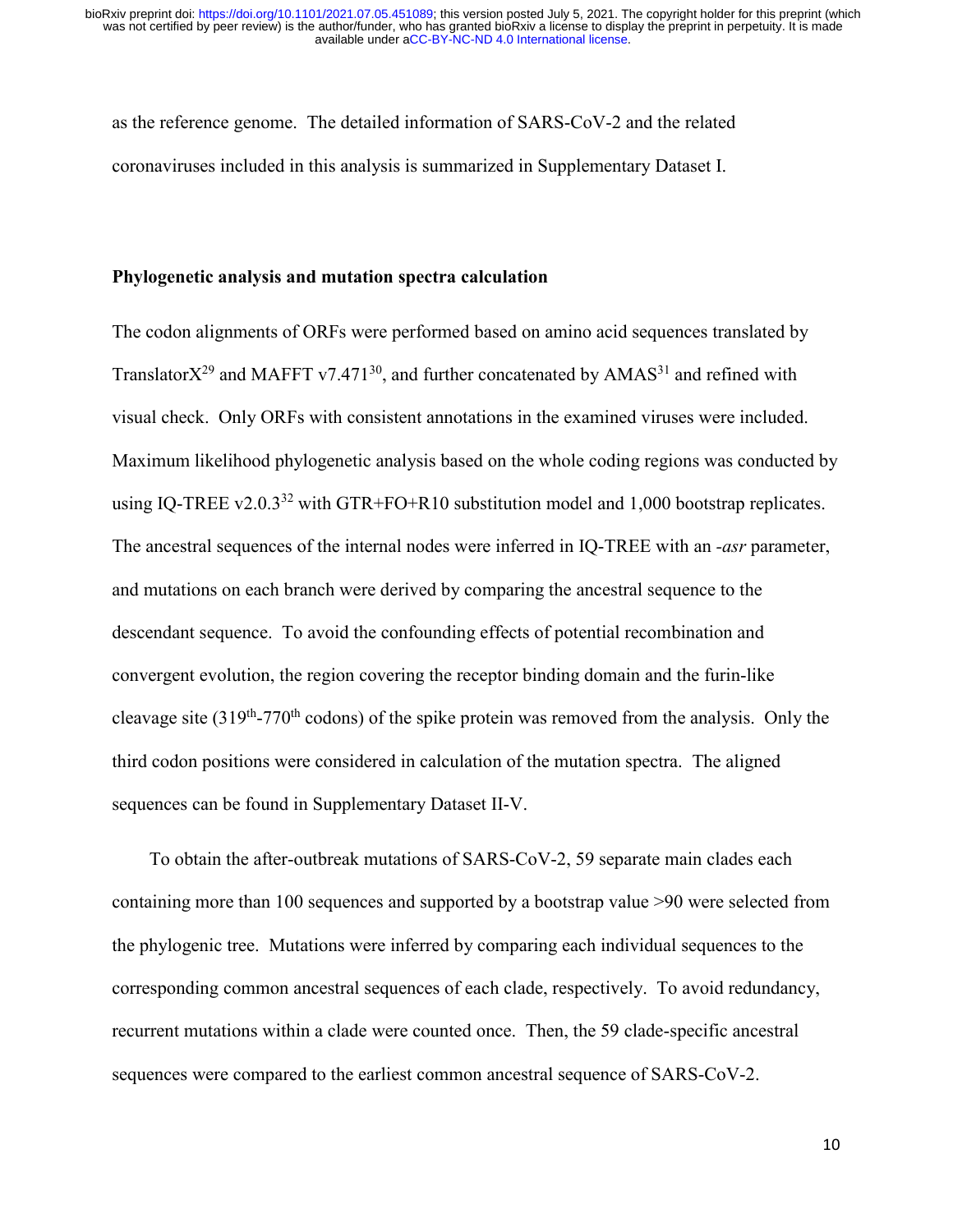Mutations obtained from the two steps were pooled to derive the mutation spectrum of the Human branch.

For a specific mutation type, say  $C \geq A$ , the rate was calculated as the number of  $C \geq A$ mutations divided by the total number of C nucleotides in the ancestral sequence of the given branch (third codon positions). The mutation rates of the 12 mutation types were then each divided by their sum to obtain the relative mutation rates (i.e., mutation spectrum). The i-score of two mutation spectra is the proportion of variance explained by the  $x=y$  dimension in a twodimensional plot of the two spectra. Specifically, let  $A = [S_1, S_2]^T$ , where  $S_1$  and  $S_2$  are the two mutation spectra under examination, and  $B = [D_1, D_2]^T$ , where  $D_1$  is the projection of A onto the x=y dimension and D<sub>2</sub> onto the x= -y dimension. Then, the i-score =  $cov(D_1) / (cov(S_1) +$  $cov(S_2)$ ).

To verify the whole-genome-based evolutionary branches at different genomic regions a sliding window analysis through the viral genomes was conducted. Specifically, each window covers 500 codons (or 1500 nucleotides,  $\sim$  5% of the viral genome) and the step size is a half window. For each window we constructed the phylogeny of the viruses using synonymous sites, and then checked if the whole-genome-based branches exist in the window. Neighbor-Joining phylogeny was obtained in MEGA  $X^{33}$ , which allows such analysis on synonymous sties, with 1,000 bootstrap replicates.

#### **References**

- 1 Futuyma, D. J. *Evolution*. Third edition. edn, (Sinauer Associates, Inc. Publishers, 2013).
- 2 Andersen, K. G., Rambaut, A., Lipkin, W. I., Holmes, E. C. & Garry, R. F. The proximal origin of SARS-CoV-2. *Nat Med* **26**, 450-452, doi:10.1038/s41591-020-0820-9 (2020).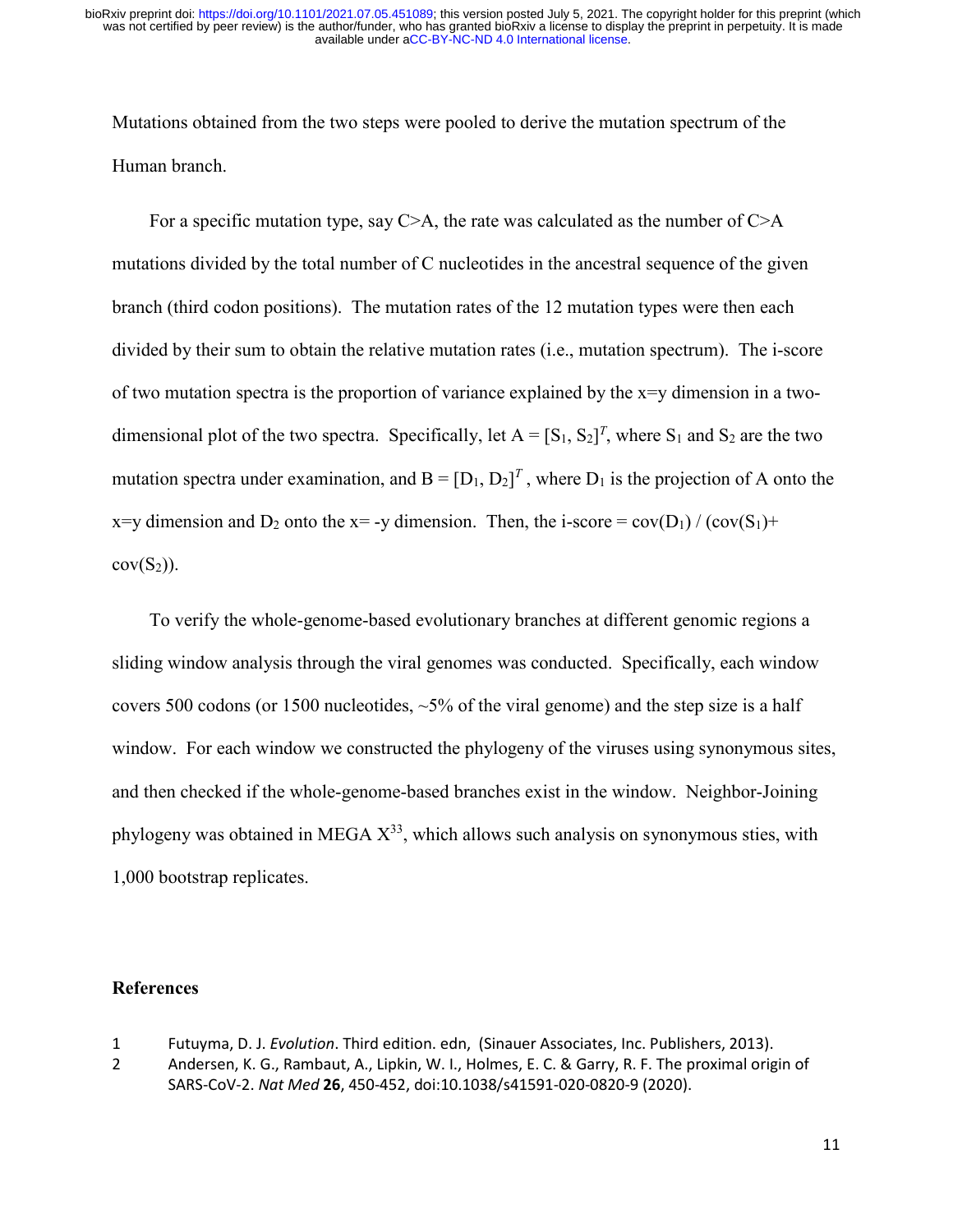- 3 Bloom, J. D. *et al.* Investigate the origins of COVID-19. *Science* **372**, 694-694, doi:10.1126/science.abj0016 (2021).
- 4 Maxmen, A. & Mallapaty, S. The Covid Lab-Leak Hypothesis: What Scientists Do and Don't Know. *Nature* **594**, 313-315 (2021).
- 5 Zhou, P. *et al.* A pneumonia outbreak associated with a new coronavirus of probable bat origin. *Nature* **579**, 270-+, doi:10.1038/s41586-020-2012-7 (2020).
- 6 Guan, Y. *et al.* Isolation and characterization of viruses related to the SARS coronavirus from animals in Southern China. *Science* **302**, 276-278, doi:DOI 10.1126/science.1087139 (2003).
- 7 Haagmans, B. L. *et al.* Middle East respiratory syndrome coronavirus in dromedary camels: an outbreak investigation. *Lancet Infect Dis* **14**, 140-145, doi:10.1016/S1473-3099(13)70690-X (2014).
- 8 V'kovski, P., Kratzel, A., Steiner, S., Stalder, H. & Thiel, V. Coronavirus biology and replication: implications for SARS-CoV-2. *Nat Rev Microbiol* **19**, 155-170, doi:10.1038/s41579-020-00468-6 (2021).
- 9 Azgari, C., Kilinc, Z., Turhan, B., Circi, D. & Adebali, O. The Mutation Profile of SARS-CoV-2 Is Primarily Shaped by the Host Antiviral Defense. *Viruses* **13**, doi:10.3390/v13030394 (2021).
- 10 Schmidt, N. *et al.* The SARS-CoV-2 RNA-protein interactome in infected human cells. *Nat Microbiol* **6**, 339-+ (2021).
- 11 Chen, X. S. *et al.* Nucleosomes Suppress Spontaneous Mutations Base-Specifically in Eukaryotes. *Science* **335**, 1235-1238 (2012).
- 12 Eisenberg, E. & Levanon, E. Y. A-to-I RNA editing immune protector and transcriptome diversifier. *Nature Reviews Genetics* **19**, 473-490 (2018).
- 13 Harris, R. S. & Dudley, J. P. APOBECs and virus restriction. *Virology* **479**, 131-145 (2015).
- 14 Vartanian, J. P., Meyerhans, A., Sala, M. & Wain-Hobson, S. G-->A hypermutation of the human immunodeficiency virus type 1 genome: evidence for dCTP pool imbalance during reverse transcription. *Proc Natl Acad Sci U S A* **91**, 3092-3096, doi:10.1073/pnas.91.8.3092 (1994).
- 15 Brawand, D. *et al.* The evolution of gene expression levels in mammalian organs. *Nature* **478**, 343-+ (2011).
- 16 Lam, T. T. Y. *et al.* Identifying SARS-CoV-2-related coronaviruses in Malayan pangolins. *Nature* **583**, 282-+, doi:10.1038/s41586-020-2169-0 (2020).
- 17 Xiao, K. P. *et al.* Isolation of SARS-CoV-2-related coronavirus from Malayan pangolins. *Nature* **583**, 286-+, doi:10.1038/s41586-020-2313-x (2020).
- 18 Hu, D. *et al.* Genomic characterization and infectivity of a novel SARS-like coronavirus in Chinese bats. *Emerg Microbes Infec* **7**, doi:10.1038/s41426-018-0155-5 (2018).
- 19 Tang, X. L. *et al.* On the origin and continuing evolution of SARS-CoV-2. *Natl Sci Rev* **7**, 1012- 1023, doi:10.1093/nsr/nwaa036 (2020).
- 20 Di Giorgio, S., Martignano, F., Torcia, M. G., Mattiuz, G. & Conticello, S. G. Evidence for hostdependent RNA editing in the transcriptome of SARS-CoV-2. *Sci Adv* **6** (2020).
- 21 Simmonds, P. & Ansari, M. A. Extensive C->U transition biases in the genomes of a wide range of mammalian RNA viruses; potential associations with transcriptional mutations, damage- or hostmediated editing of viral RNA. *Plos Pathog* **17** (2021).
- 22 Bass, B. L. RNA editing by adenosine deaminases that act on RNA. *Annu Rev Biochem* **71**, 817- 846, doi:10.1146/annurev.biochem.71.110601.135501 (2002).
- 23 Molteni, C. G., Principi, N. & Esposito, S. Reactive oxygen and nitrogen species during viral infections. *Free Radical Res* **48**, 1163-1169 (2014).
- 24 Deigin, Y. & Segreto, R. SARS-CoV-2 ' s claimed natural origin is undermined by issues with genome sequences of its relative strains Coronavirus sequences RaTG13, MP789 and RmYN02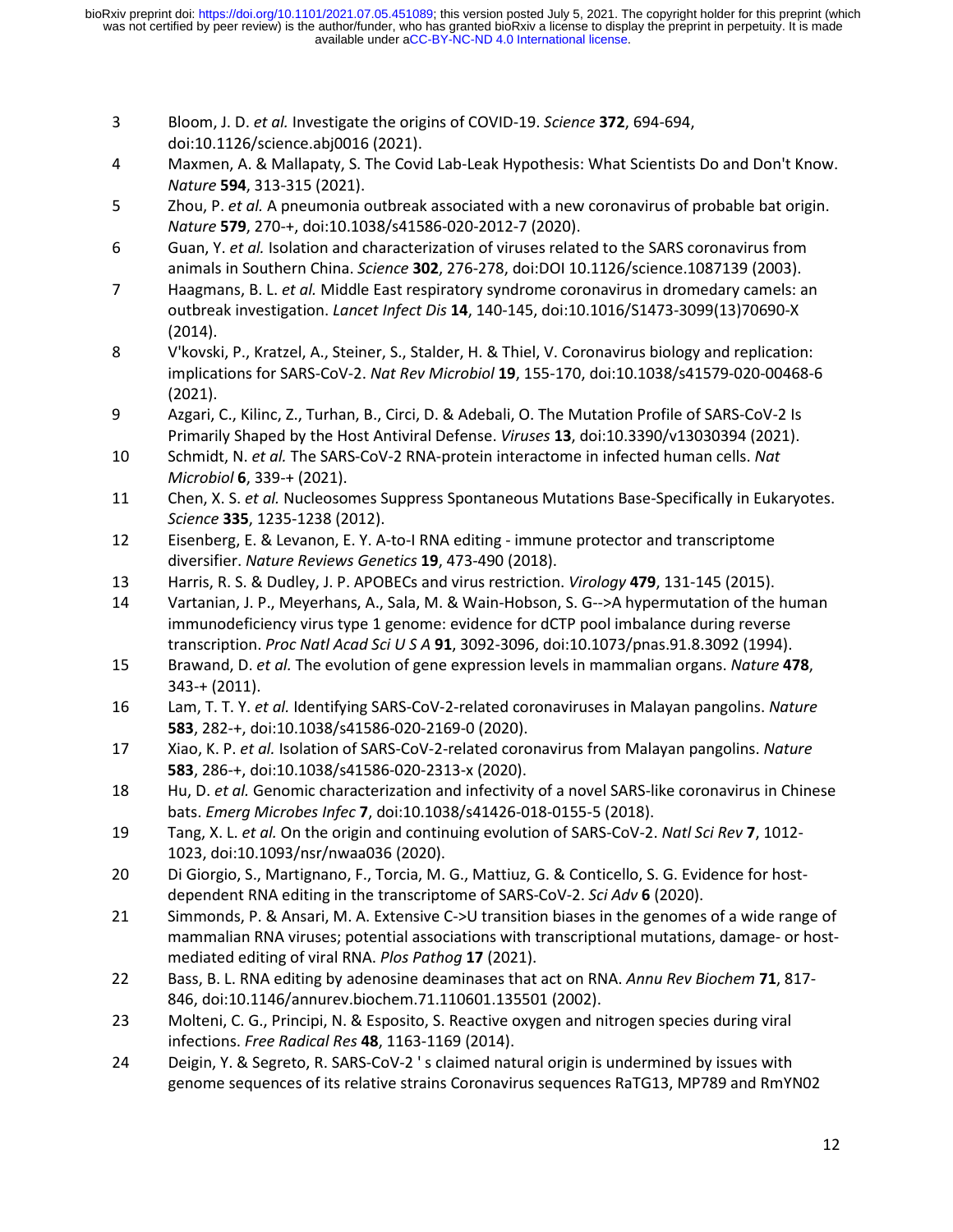> raise multiple questions to be critically addressed by the scientific community. *Bioessays*, doi:10.1002/bies.202100015 (2021).

- 25 Hul, V. *et al.* A novel SARS-CoV-2 related coronavirus in bats from Cambodia. *BioRxiv*, doi[:https://doi.org/10.1101/2021.01.26.428212](https://doi.org/10.1101/2021.01.26.428212) (2021).
- 26 Liu, Q. *et al.* Population Genetics of SARS-CoV-2: Disentangling Effects of Sampling Bias and Infection Clusters. *Genomics Proteomics Bioinformatics*, doi:10.1016/j.gpb.2020.06.001 (2020).
- 27 Slater, G. S. & Birney, E. Automated generation of heuristics for biological sequence comparison. *BMC Bioinformatics* **6**, 31, doi:10.1186/1471-2105-6-31 (2005).
- 28 Elbe, S. & Buckland-Merrett, G. Data, disease and diplomacy: GISAID's innovative contribution to global health. *Glob Chall* **1**, 33-46, doi:10.1002/gch2.1018 (2017).
- 29 Abascal, F., Zardoya, R. & Telford, M. J. TranslatorX: multiple alignment of nucleotide sequences guided by amino acid translations. *Nucleic Acids Res* **38**, W7-13, doi:10.1093/nar/gkq291 (2010).
- 30 Katoh, K. & Standley, D. M. MAFFT multiple sequence alignment software version 7: improvements in performance and usability. *Mol Biol Evol* **30**, 772-780, doi:10.1093/molbev/mst010 (2013).
- 31 Borowiec, M. L. AMAS: a fast tool for alignment manipulation and computing of summary statistics. *PeerJ* **4**, e1660, doi:10.7717/peerj.1660 (2016).
- 32 Nguyen, L. T., Schmidt, H. A., von Haeseler, A. & Minh, B. Q. IQ-TREE: a fast and effective stochastic algorithm for estimating maximum-likelihood phylogenies. *Mol Biol Evol* **32**, 268-274, doi:10.1093/molbev/msu300 (2015).
- 33 Kumar, S., Stecher, G., Li, M., Knyaz, C. & Tamura, K. MEGA X: Molecular Evolutionary Genetics Analysis across Computing Platforms. *Mol Biol Evol* **35**, 1547-1549, doi:10.1093/molbev/msy096 (2018).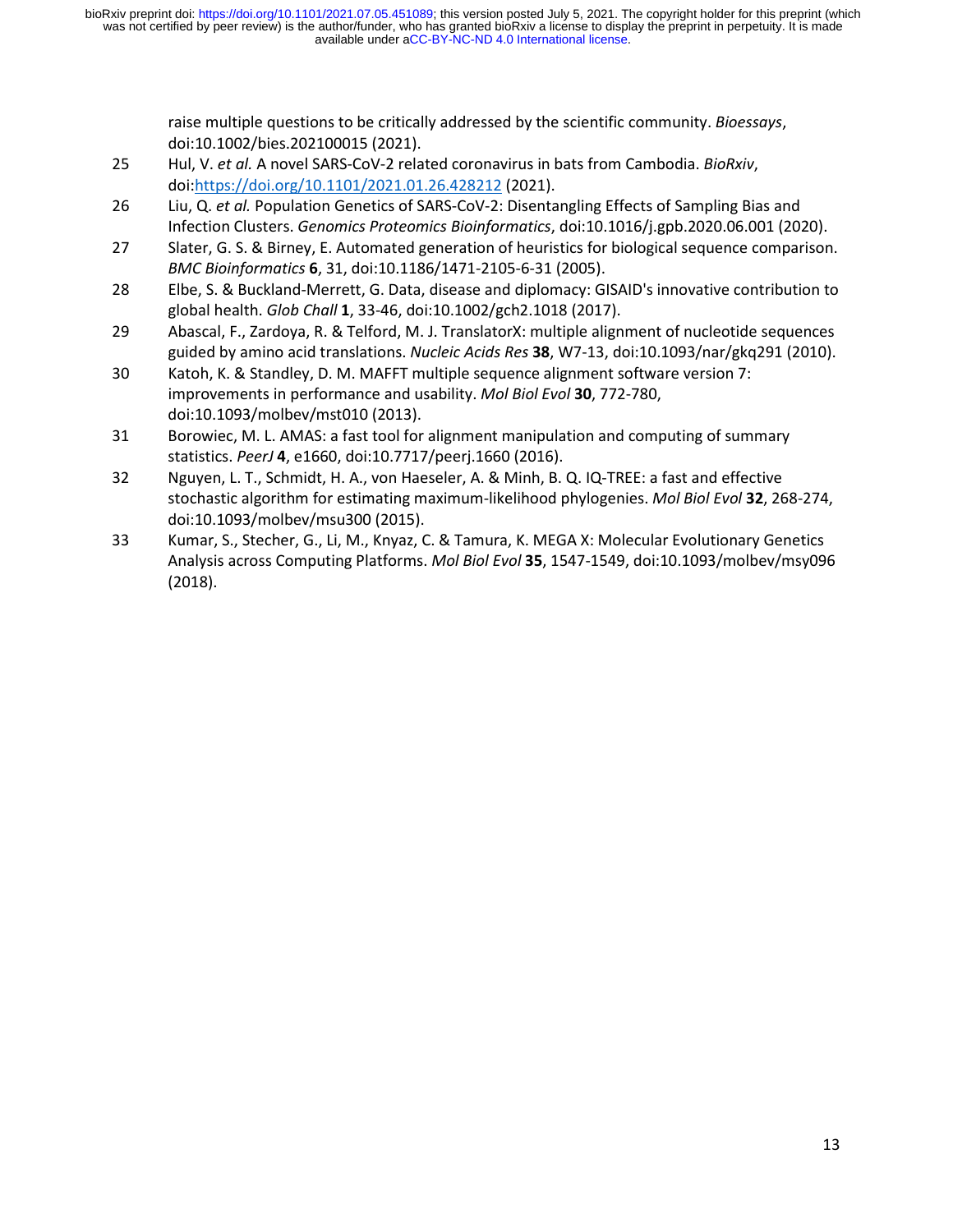# **Figure legends**

**Fig. 1. Evolution of mutation spectrum in the SARS-CoV-2 lineage. a.** The phylogenetic relationships of the seven coronaviruses included in the analysis. Two separate phylogenetic trees are considered to resolve the confusions caused by recombination, which results in different genealogical histories at different genomic regions in the ancestral branch of Bat-CoV-ZXC21 and Bat-CoV-ZC45. Nine major evolutionary branches examined in this study, X, B1-B7, and the Human branch, are shown. The branch  $X$  and  $B1$  are also present (as  $X'$  and  $B1'$ ) in the tree with B6 and B7 to help infer the ancestor of B6 and B7. The Bat-CoV-Rc-o319 is used as outgroup in both trees. **b.** The relative mutation rate of the 12 mutation types on each of the nine evolutionary branches. **c.** The similarity of mutation spectrum between branch X and each of the other eight branches. The similarity of two branches is measured by identity score (i-score), which is the proportion of total rate variation explained by the x=y dimension in the plot of the two spectra.

**Fig. 2. Host signatures inferred from viral mutation spectrum. a.** A diagram showing the major sources of viral mutations, which include the replication errors (by the viral replicationtranscription complex RTC) and the lesions caused by host factors. Because replication processes are the same, despite in the opposite order, for nucleotides G and C (or A and T), replication errors would result in equal rates of complementary mutations such as C>A and G>T. However, host factors would distort the equal-rate pattern of complementary mutation pairs. The positive-sense RNA is often in a single-stranded form, sensitive to ROS and the APOBEC family, while the negative-sense RNA tends to be in a double-stranded form, thus more affected by the ADAR family. **b.** The rate difference of each complementary mutation pair serves as a signature of host factors. There are thus six host signatures, each corresponding to a complementary mutation pair, inferred from the viral mutation spectrum. Among the three major host signatures, S1 is likely associated with the APOBEC family, S2 the ADAR family, and S3 the ROS. **c.** The similarity of host signatures between branch X and each of the other eight branches. Branch X is highly similar to B1, B6 and B7, the three branches of bat coronavirus. **d.** A multidimensional scaling (MDS) plot of the host signatures reveals nearly the same positions of branch X and B1. **e.** Estimation of the likelihood that an arbitrary laboratory condition happens to match the host signatures of B1 (the branch of RaTG13). The grey rectangle area is defined by the empirical ranges of S1 (APOBEC-associated) and S2 (ADARassociated) that are based on the data of panel b. The probability of approaching B1 as closely as X is the area of the circle divided by the whole rectangle area, which is  $\sim$ 2.0%. The positions of the other seven branches are also shown in the rectangle area. **f.** The probability that an arbitrary condition approaches B1 as closely as X is given, by considering the different combinations of S1, S2, and S3, respectively.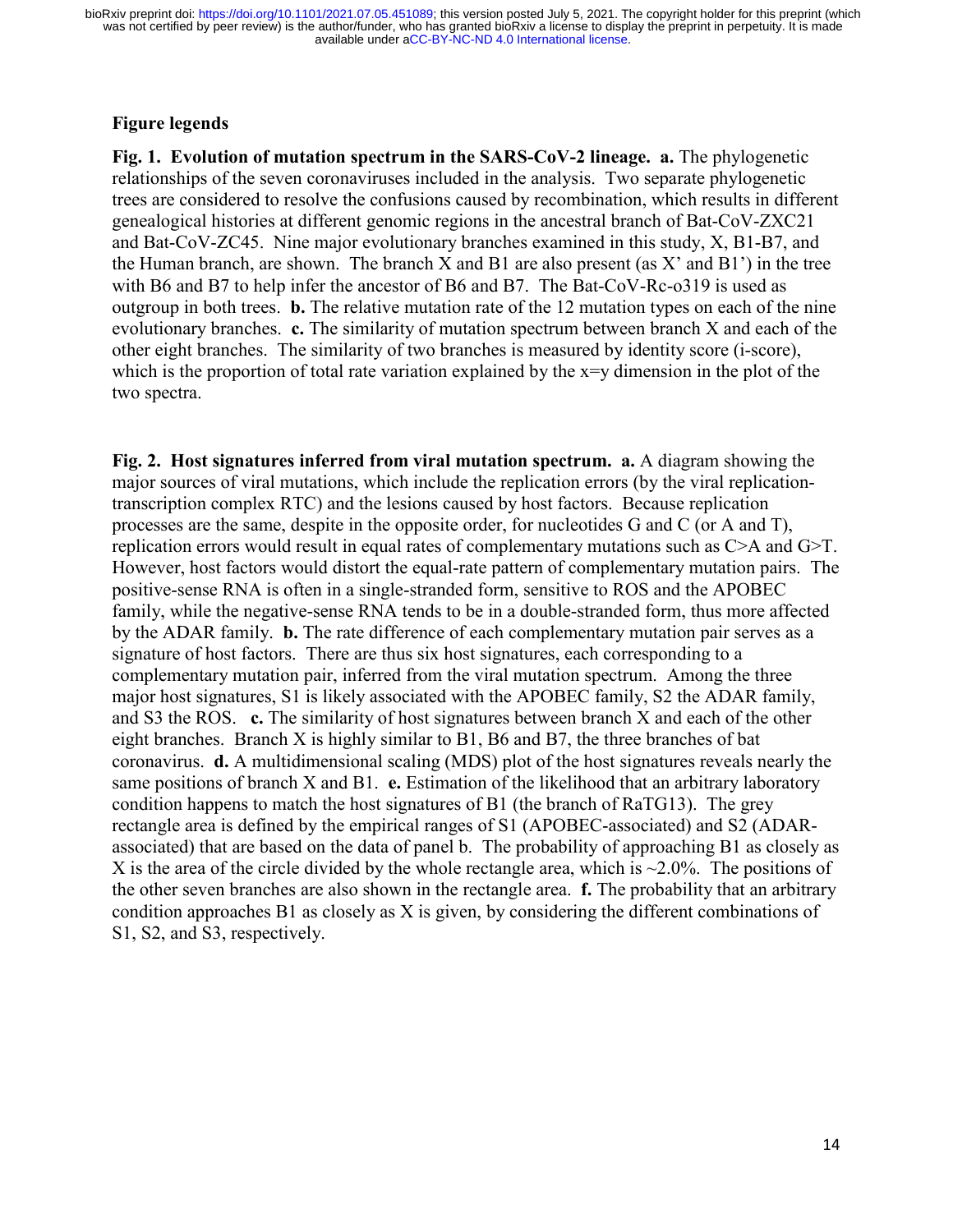

**Fig. 1. Evolution of mutation spectrum in the SARS-CoV-2 lineage. a.** The phylogenetic relationships of the seven coronaviruses included in the analysis. Two separate phylogenetic trees are considered to resolve the confusions caused by recombination, which results in different genealogical histories at different genomic regions in the ancestral branch of Bat-CoV-ZXC21 and Bat-CoV-ZC45. Nine major evolutionary branches examined in this study, X, B1-B7, and the Human branch, are shown. The branch X and B1 are also present (as X' and B1') in the tree with B6 and B7 to help infer the ancestor of B6 and B7. The Bat-CoV-Rc-o319 is used as outgroup in both trees. **b.** The relative mutation rate of the 12 mutation types on each of the nine evolutionary branches. **c.** The similarity of mutation spectrum between branch X and each of the other eight branches. The similarity of two branches is measured by identity score (i-score), which is the proportion of total rate variation explained by the x=y dimension in the plot of the two spectra.